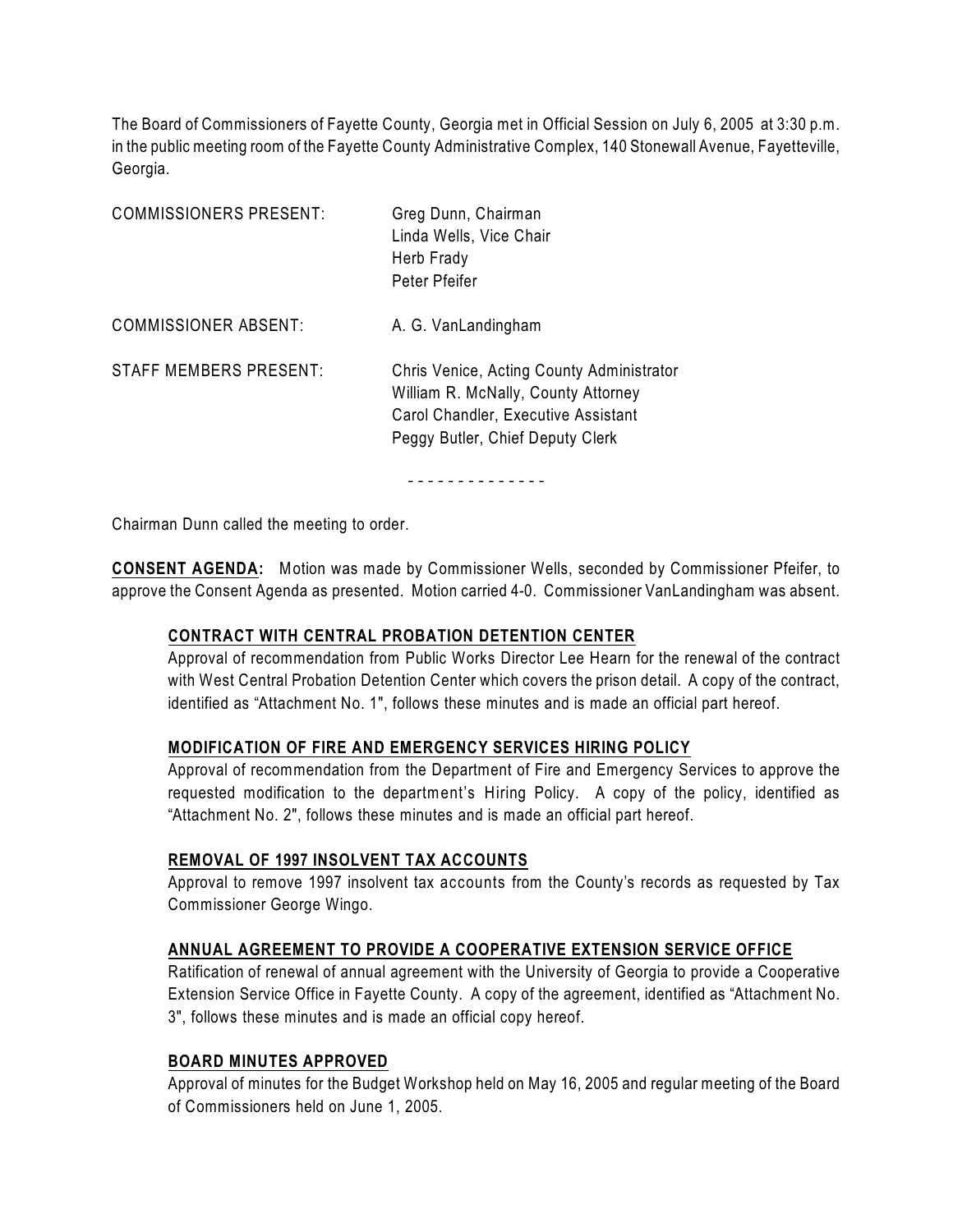**Minutes July 6, 2005 Page 2**

## **PUBLIC COMMENT:**

Members of the public are allowed up to five minutes each to address the Board on issues of concern other than those items which are on this evening's agenda.

There was no public comment.

# **STAFF REPORTS:**

ATTORNEY MCNALLY: County Attorney McNally asked the Board to authorize the Chairman to execute the contract between the Board of Commissioners and the Georgia Department of Motor Vehicles to renew the annual lease on the property on McDonough Road.

Motion was made by Commissioner Wells, seconded by Commissioner Frady, to authorize the Chairman to sign the lease agreement between the Board of Commissioners and the Georgia Department of Motor Vehicles. Motion carried 4-0. Commissioner VanLandingham was absent.A copy of the agreement, identified as "Attachment No. 4", follows these minutes and is made an official part hereof.

ATTORNEY MCNALLY: County Attorney McNally asked for an Executive Session to discuss two legal items.

Motion was made by Commissioner Wells, seconded by Commissioner Frady, to adjourn to Executive Session to discuss two legal items. Motion carried 4-0. Commissioner VanLandingham was absent.

**LEGAL:** Attorney McNally discussed a legal matter with the Board.

The Board took no action on this matter.

**LEGAL:** Attorney McNally discussed a legal matter with the Board.

It was the consensus of the Board that the attorney proceed in this matter.

**EXECUTIVE SESSION AFFIDAVIT: M**otion was made by Commissioner Wells, seconded by Commissioner Pfeifer, to authorize the Chairman to execute the Executive Session Affidavit affirming that two legal items were discussed in Executive Session. Motion carried 4-0. Commissioner VanLandingham was absent. A copy of the affidavit, identified as "Attachment No. 5", follows these minutes and is made an official part hereof.

There being no further business to come before the Board, Chairman Dunn adjourned the meeting at 4:05 p.m.

\_\_\_\_\_\_\_\_\_\_\_\_\_\_\_\_\_\_\_\_\_\_\_\_\_\_\_\_\_\_ \_\_\_\_\_\_\_\_\_\_\_\_\_\_\_\_\_\_\_\_\_\_\_\_\_\_\_\_\_\_\_\_

Peggy Butler, Chief Deputy Clerk Gregory M. Dunn, Chairman